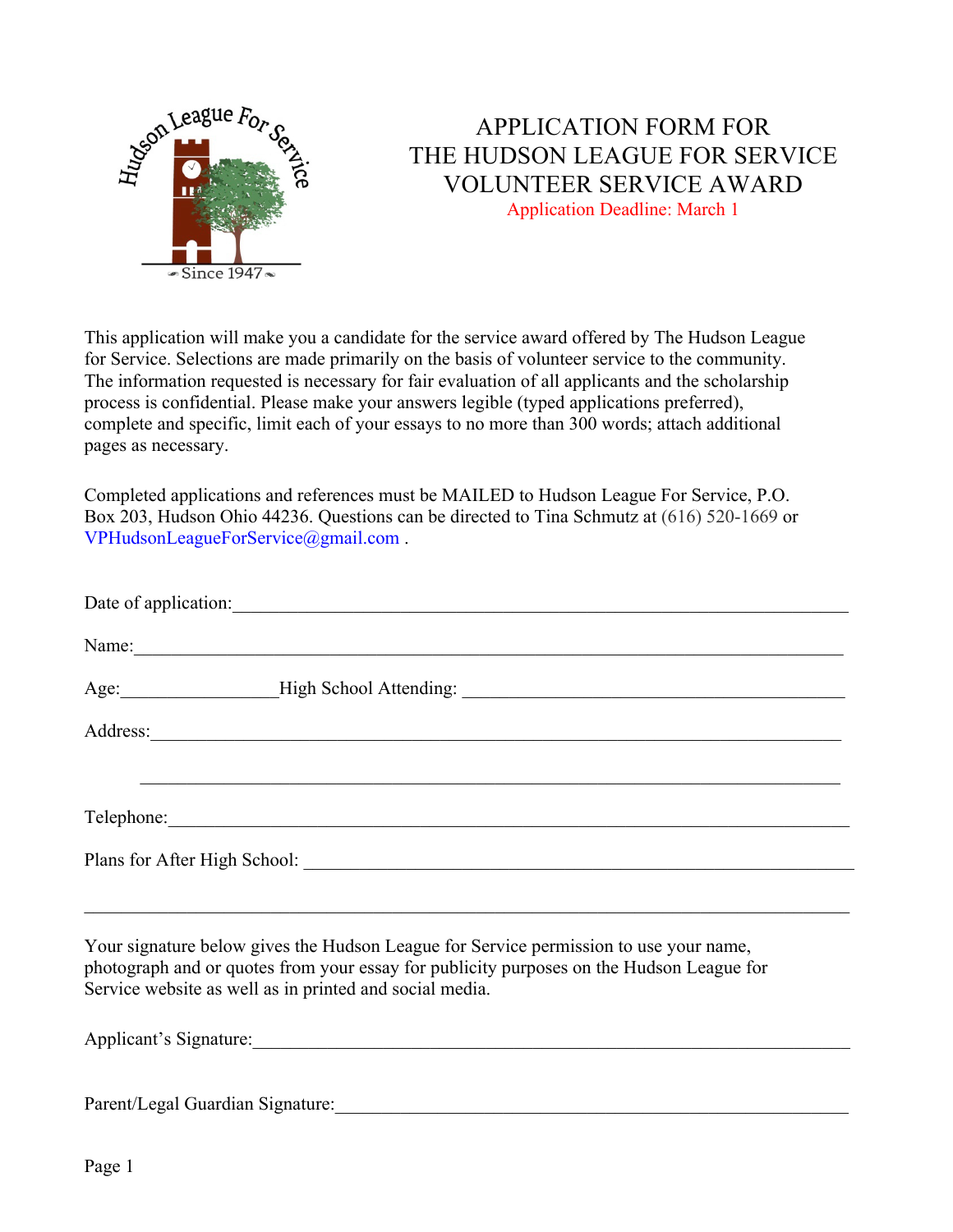## LIST ANY VOLUNTEER SERVICE IN WHICH YOU HAVE PARTICIPATED WHETHER THROUGH YOUR HIGH SCHOOL, CHURCH OR COMMUNITY ORGANIZATIONS

Please attach two letters of recommendation from the service organizations listed below, which specifically reference and verify your participation/contribution to date.

| Name of Organization, City,<br>State, including Affiliation<br>(e.g. ABC Group Home,<br>City, State, As part<br>of HHS Service Learning) | Services Rendered | Length of Service<br>To Organization       | Name and Phone<br>Number of Adult in<br>Charge |
|------------------------------------------------------------------------------------------------------------------------------------------|-------------------|--------------------------------------------|------------------------------------------------|
|                                                                                                                                          |                   | Date service began:<br>Date service ended: |                                                |
|                                                                                                                                          |                   | Number of hours served:                    |                                                |
|                                                                                                                                          |                   | Date service began:<br>Date service ended: |                                                |
|                                                                                                                                          |                   | Number of hours served:                    |                                                |
|                                                                                                                                          |                   | Date service began:                        |                                                |
|                                                                                                                                          |                   | Date service ended:                        |                                                |
|                                                                                                                                          |                   | Number of hours served:                    |                                                |
|                                                                                                                                          |                   | Date service began:                        |                                                |
|                                                                                                                                          |                   | Date service ended:                        |                                                |
|                                                                                                                                          |                   | Number of hours served:                    |                                                |
|                                                                                                                                          |                   | Date service began:                        |                                                |
|                                                                                                                                          |                   | Date service ended:                        |                                                |
|                                                                                                                                          |                   | Number of hours served:                    |                                                |

Total Number of Service Hours \_\_\_\_\_\_\_\_\_\_\_\_\_\_\_\_\_